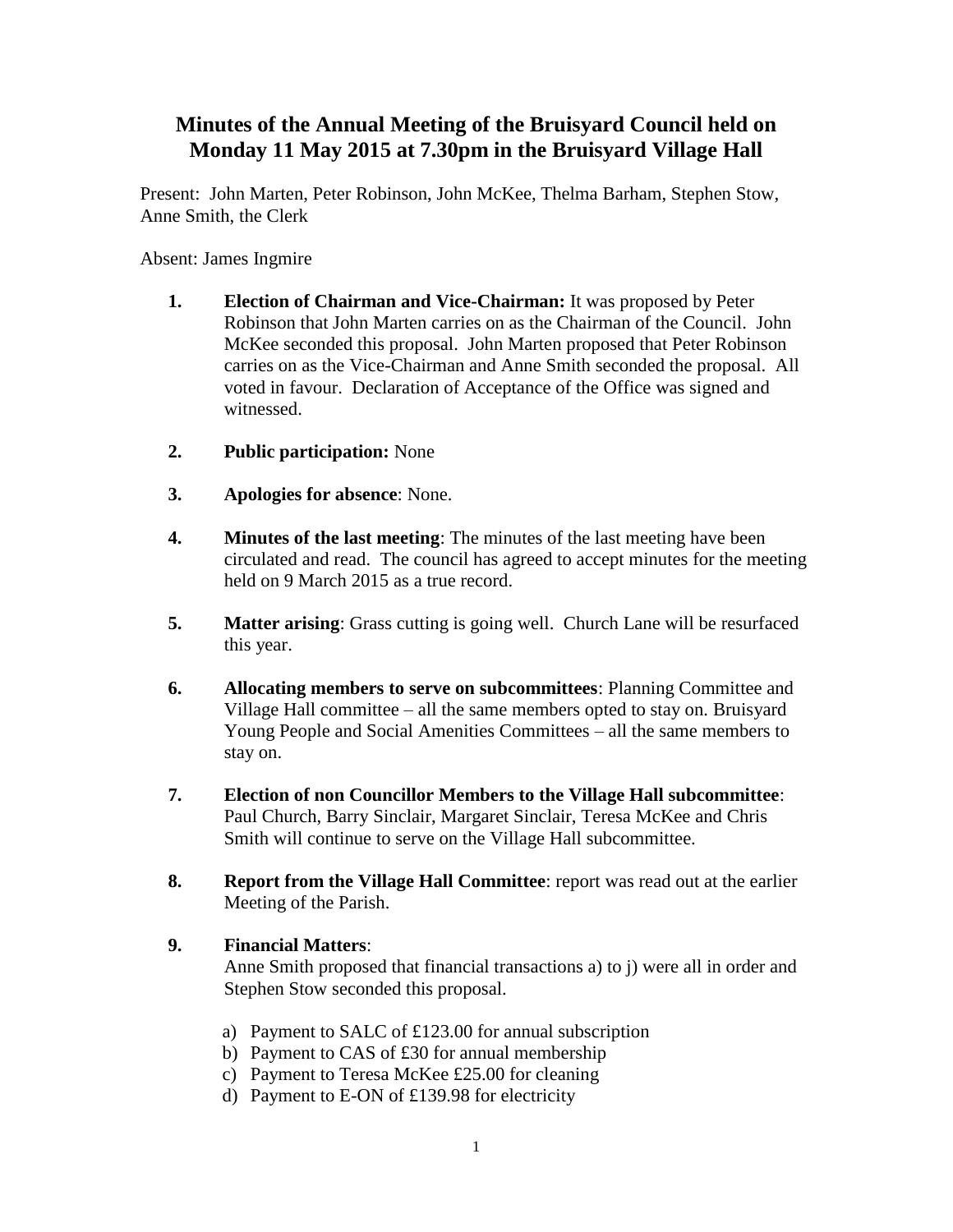- e) Payment to E-ON of £82.40 for electricity
- f) Payment to J McKee of £62.36 for insect killer
- g) Payment to Teresa McKee of £75.00 for cleaning
- h) Payment to E-ON of £66.13 for electricity
- i) Payment to Anglian Security  $&$  Fire of £144.00 for alarm maintenance
- j) Payment to Teresa McKee of £35.00 for cleaning
- a) At the last statement the Parish Council current account held £4021.93, the deposit account held £482.46 and the Village Hall account held £12085.46
- b) Approval of accounts and annual governance statement: These could not be approved as the Clerk have not reconciled the figures and the work is still on going. Once this is done the Clerk will call an extraordinary meeting to approve accounts.
- **10. Review of land and assets:** currently the Parish Council and the Village Hall hold £334,807 worth of assets.
- **11. Review of current insurance**: it has been agreed that we will only include Public Liability Cover for the playground with the maintenance and repair of the equipment to be carried out on an individual basis as and when required. The PL cover till October 2015 will be £18.79. We need to make sure we inspect the Playground regularly for any wear and tear and damage. Anne Smith proposed she has a look every Tuesday when she attends Pilates class. We will also need to carry out regular monthly to every three month inspection and record our findings in a log book. We will also need to have RoSPA inspection every September. We should contact the company that installed the equipment – Proludic – to see if they offer maintenance service.
- **12. Review of subscription with SALC and CAS:** carry on as we are**.**
- **13. Adoption of standing orders and financial regulations:** those were adopted at the Parish Council meeting on 9 March.

## **14. Dates of 2014-2015 meetings**

Monday 13 July at 7.30pm Monday 14 September at 7.30pm Monday 9 November at 7.30pm Monday 11 January 2015 at 7.30pm Monday 14 March 2015 at 7.30pm Monday 9 May 2015: 7.00pm Annual Meeting of the Parish; 7.30pm Annual Meeting of the Council

## **15. Any other business**

We need to build a bench around a tree near the playground with commemorative plaque to Jill Champion. Use carpenter Andy Smith or Paul Rous will speak to his kitchen builders who built his semi-circle kitchen.